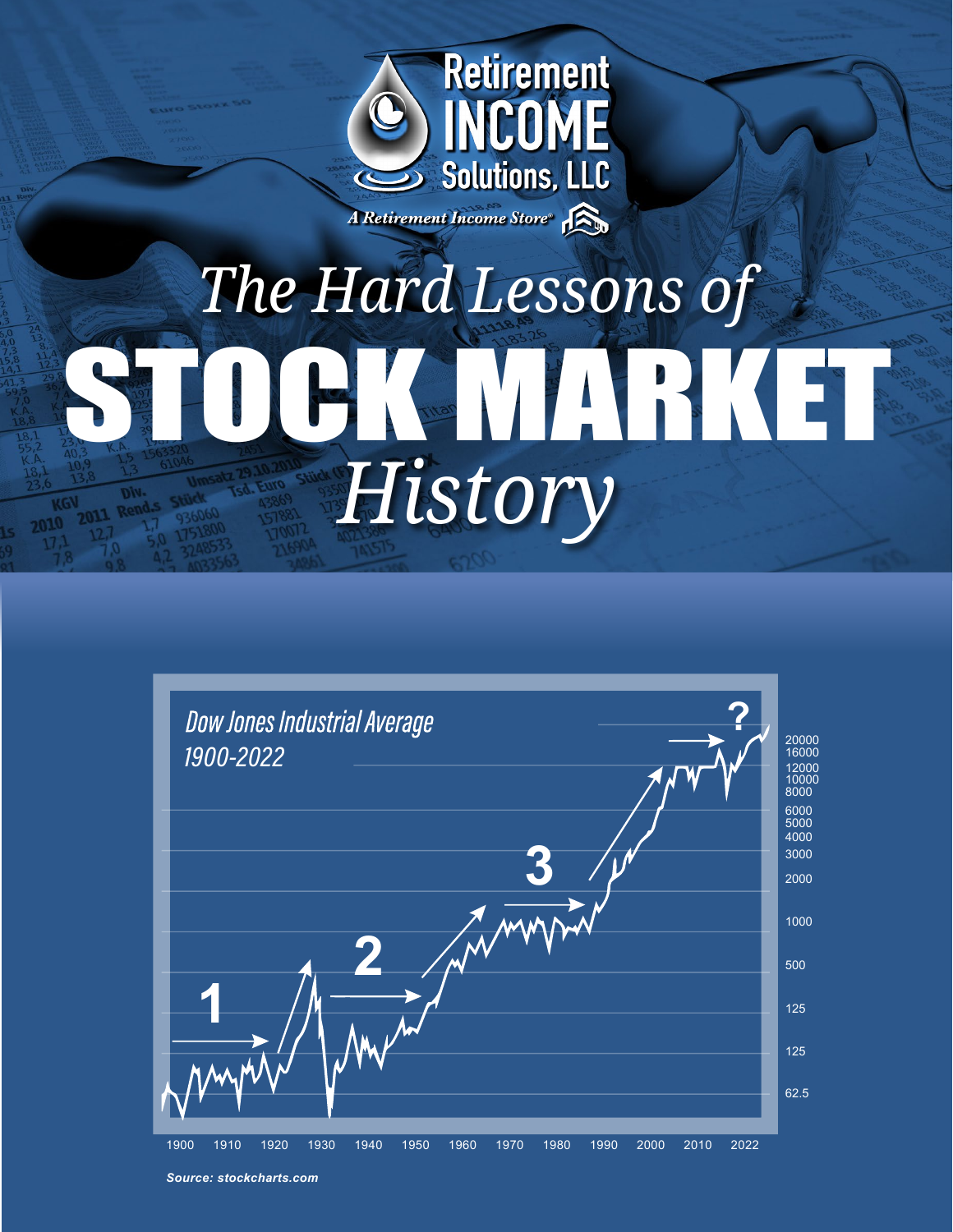# The Hard Lessons of Stock Market History

If you're like most people, you believe there's a great deal of truth in the old adage that history tends to repeat itself more often than not. That's an important adage to keep in mind when it comes to saving and investing for retirement because it allows you to get a glimpse into the future by knowing something about the past. The fact is, the stock market has been repeating itself consistently enough throughout history to allow us to see some repeatable long-term patterns, or market "biorhythms," which are important to recognize and understand when it comes to building a smart, defensive investment strategy.

First, you need to understand something about what particular "version of the truth" Wall Street and most brokers like to tell when talking about the stock market. Most people have probably been told that the market averages about a 9 percent return over the very long run. The way that actually breaks down is that 2 to 3 percent of this return comes from stock dividends, and 6 to 7 percent comes from capital appreciation — in other words, a 6 to 7 percent average growth rate over the very long run.

That may sound pretty good, but you have to bear in mind something about how "averages" can be determined and why they can be misleading. If a friend told you that he jogged "an average" of 10 miles per week with his business partner, you might be impressed until he explained that his partner actually jogged 20 and he didn't jog at all. Together, they do still "average" that 10 miles, so he did tell the truth, but it was a misleading "version of the truth."

That's kind of how that "average" growth rate is determined for the stock market. The way the 6 to 7 percent breaks down over the long run is that there are huge periods of time where the market experiences extreme volatility, but the net result is zero growth. Then, there are huge periods of time where the market does very well, averaging over 10 percent growth and often into the 12 to 15 percent range. Factor zero in with that high range, and there is your 6 to 7 percent.

## Secular Market Cycles

So, what exactly are these huge periods of time that alternate between growth and stagnation?

They are the long-term market cycles mentioned above. Specifically, they consist of one long-term secular bull market (growth) period, and one long-term secular bear market (zero-growth) period, which collectively comprise one market biorhythm. Here is the complete history lesson:

From 1899 to about 1921 — based on the most commonly available stock market indicators from that time — the market experienced tons of volatility. There were big gains and huge drops, but in the end, all the good and bad years over that long stretch of time washed each other out, resulting in a period of zero growth over 22 years. Right after that came an eight-year stretch (1921–1929) that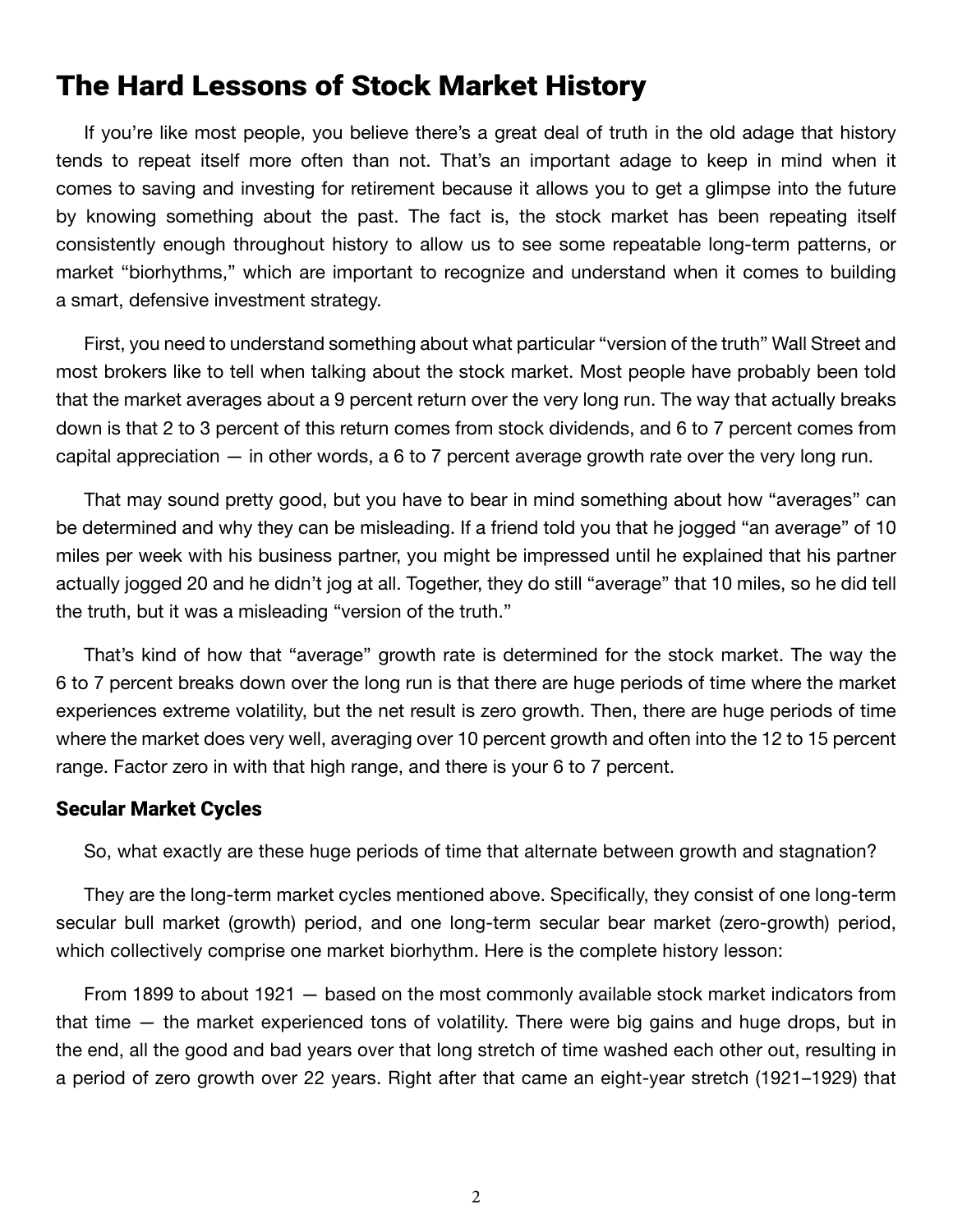represented, at that time, the best decade we had ever seen for the stock market. These "Roaring '20s," as they were known, came to an abrupt halt with the stock market crash of 1929 and the start of the Great Depression.

But, an interesting note ignored by most history books is that "The Crash" actually signaled the start of something very much like that 1899 to 1921 period of zero growth. From 1929 to 1954, the market again experienced tons of volatility; big gains and huge drops that ultimately washed each other out, resulting in a 25-year stretch of zero growth. Then came another long stretch where the market did incredibly well: 1954 to 1966 was the Eisenhower era, when America was totally on top of its game. Unemployment was very low, and people were making good incomes and living well.

But in 1966, things started to turn again. Once more, we entered a long period, this time almost 17 years, from 1966 to 1982, where the market had major ups and downs that ultimately canceled each other out and resulted in zero growth over all that time. The Dow Jones Industrial Average hit 1,000 in 1966, and in 1982, it was still at 1,000. Then — right on schedule you might say — the market took off and we enjoyed the best bull market we've ever seen in US history for 18 years. In that time, the Dow went from 1,000 to almost 12,000, a 12-fold increase that culminated with the high-flying 90s.

What's even more interesting is that these biorhythms go back even before 1899, to the very beginning of the New York Stock Exchange in 1792. Throughout all of market history, in fact, we've consistently seen extended good times (long-term secular bull markets) followed by extended bad times (long-term secular bear markets) that resulted in zero growth.

#### Where Are We Now?

So, getting back to the historical progression of these biorhythms after 1899, where do we stand right now? Well, of course, after enjoying the best bull market in our country's history for 18 years, everything turned again — right on schedule, pretty much — in 2000. The century started with another major market drop, and in the last 20 years, we've experienced tons of volatility and altogether two major drops that have wiped out previous gains and subsequently moved on to all time highs.

Let's look closer at these alternating historical cycles and ask ourselves: how long is the average secular bear market, historically speaking, and how long is the average secular bull market? On average, these long bear market cycles have lasted about 20 years or more, while the bull market periods have averaged 10 to 15 years. With that in mind, how long does it take for the market to go through one full cycle or one full biorhythm? The answer is about 35 years.

In other words, statistically speaking, if you have money that you know for sure you're not going to need or want to spend for 35 years, you should, in theory, be able to put it in the stock market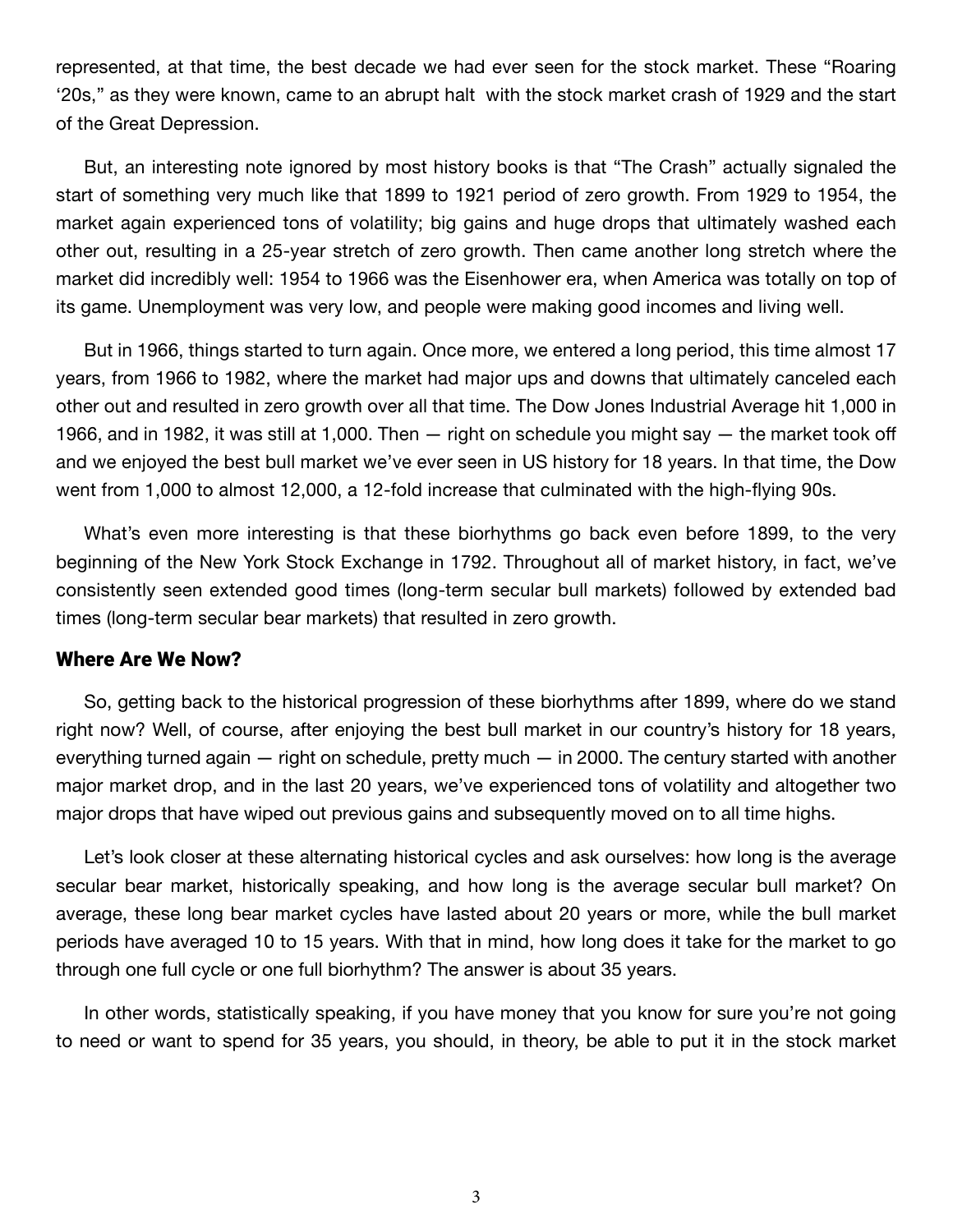and have it outperform most other investments. That's because, as we've said, over the very long run, the market averages a 9 to 10 percent return. But, now you know just what that term "long run" really means, and unfortunately, there aren't too many people in a position to just sit on their nest egg, or even part of it, for three and a half decades.

What else can the lessons of market history tell us about how we should be saving and investing for retirement in the present? Well, another characteristic of every long-term secular bear market cycle we've been through is that each has included at least three major market drops. As noted, we've had two drops in what I believe is our current secular bear market cycle so far. It's common for each sequential drop to be larger than the previous one, and I believe our current secular bear market cycle has stayed true to form.

## Cyclical vs. Secular

At this point, you may be wondering why, when you hear a financial analyst on television talking about a "bear market," they never say anything about it lasting 20 years or more. To most analysts, a "bear market" lasts two or three years at most. Here, again, they're telling you an alternate "version of the truth" based on the textbook definition of a "cyclical" bear market cycle. Remember, one of the key characteristics of a long- term secular bear market is volatility. There are a lot of ups and downs, often lasting several years at a time. These ups and downs are the "cyclical" bear and bull markets that occur within the longer-term secular cycle, and they are what TV analysts prefer to focus on when they talk about market conditions.

Why? Well, it's all tied to what Wall Street does and doesn't want the average investor to know and its need to speak optimistically as often as possible. It's important to understand that Wall Street knows it can make more money and get more people to invest in their products if people are optimistic and think the markets are going to do well. The reality is that if they talk about short-term cyclical cycles, they can speak optimistically about the markets more often.

It's not hard to understand why Wall Street itself would prefer to talk about short-term cyclical cycles and ignore the very existence of long-term secular cycles. What do you think might have happened to a Wall Street CEO if, in 2000, he had publicly forecasted that a 20-plus-year secular bear market was just starting and advised his sales force against selling any more stocks or mutual funds? He probably would have been out of a job.

So, the question now is this: Is it possible that this will be the first time in nearly 200 years of history that the stock market will recover after 20 years of a secular bear market cycle without a third major drop? Anything is possible, of course, but the lessons of stock market history clearly tell us that it's far from probable.